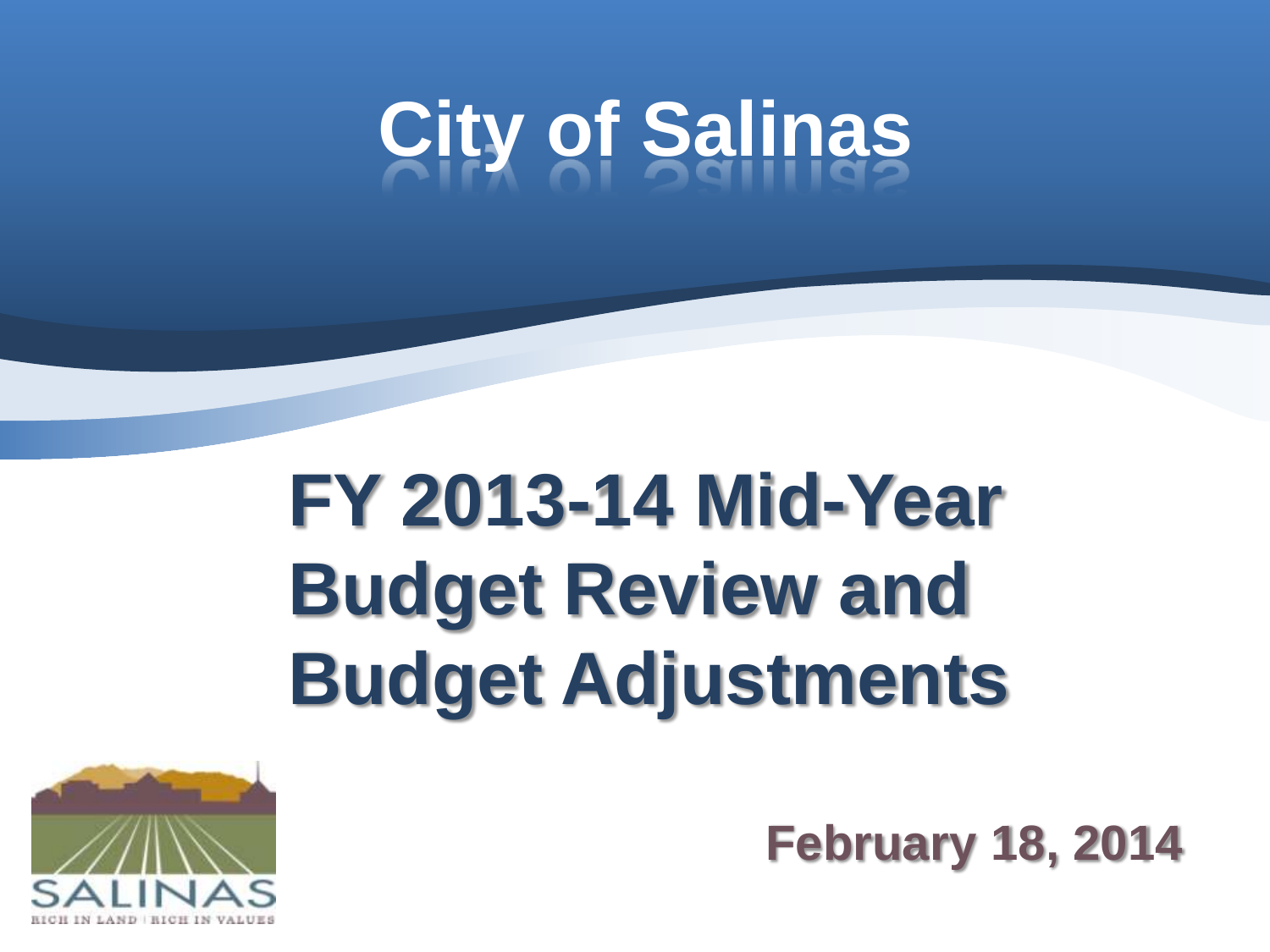### **General Fund Revenue – Mid-Year**

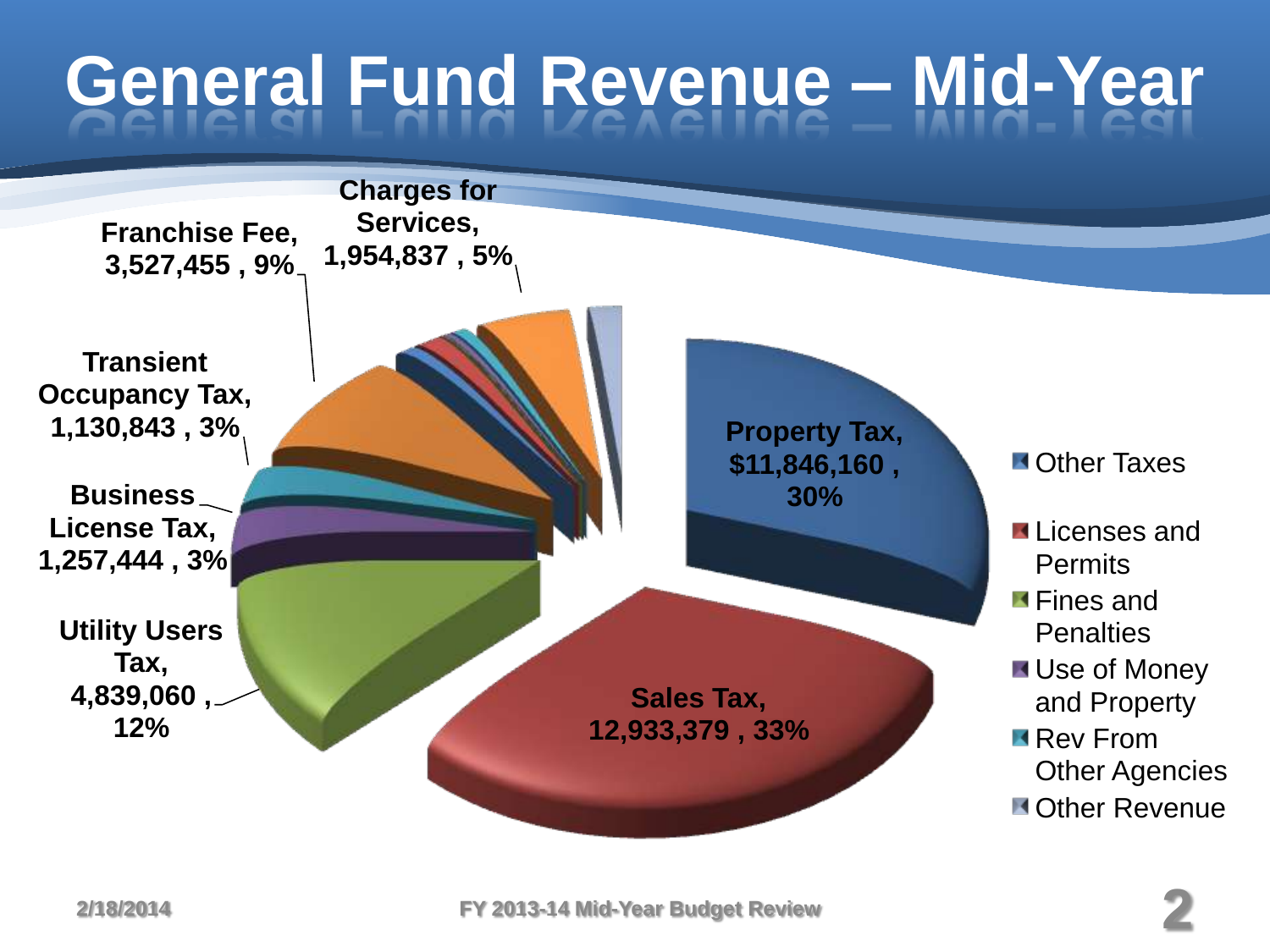## **General Fund Revenue – Mid-Year**

|                                | FY 2013-14       |              | FY 2013-14          |      | FY 2012-13                   |                           |
|--------------------------------|------------------|--------------|---------------------|------|------------------------------|---------------------------|
|                                | <b>Estimated</b> | $%$ of       | <b>Current Year</b> | $\%$ | <b>Prior Year -</b>          | <b>Change</b>             |
| <b>Revenue</b>                 | <b>Revenue</b>   | <b>Total</b> | - YTD               | Rec. | <b>YTD</b>                   | from PY                   |
| <b>Property Tax</b>            | \$21,323,700     | 29%          | \$11,846,160        | 56%  | \$11,682,155                 | $\mathfrak{L}$<br>164,005 |
| <b>Sales Tax</b>               | 24,059,000       | 32%          | 12,933,379          | 54%  | 12,419,696                   | 513,683                   |
| <b>Utility Users Tax</b>       | 9,300,000        | 12%          | 4,839,060           | 52%  | 4,647,362                    | 191,698                   |
| <b>Business License Tax</b>    | 4,600,000        | 6%           | 1,257,444           | 27%  | 1,200,841                    | 56,603                    |
| <b>Transient Occupancy Tax</b> | 1,575,000        | 2%           | 1,130,843           | 72%  | 1,078,379                    | 52,464                    |
| <b>Franchise Fee</b>           | 7,826,000        | 11%          | 3,527,455           | 45%  | 3,525,981                    | 1,474                     |
| <b>Other Taxes</b>             | 500,000          | $1\%$        | 321,549             | 64%  | 134,200                      | 187,349                   |
| Licenses and Permits           | 1,105,000        | 2%           | 500,872             | 45%  | 531,549                      | (30, 677)                 |
| <b>Fines and Penalties</b>     | 85,000           | $0\%$        | 15,766              | 19%  | 15,748                       | 18                        |
| Use of Money and Property      | 150,000          | $0\%$        | 144,108             | 96%  | 72,848                       | 71,260                    |
| <b>Rev From Other Agencies</b> | 381,700          | 1%           | 293,673             | 77%  | 327,597                      | (33, 924)                 |
| <b>Charges for Services</b>    | 3,638,200        | 5%           | 1,954,837           | 54%  | 1,899,861                    | 54,976                    |
| <b>Other Revenue</b>           | 161,000          | 0%           | 725,175             | 450% | 22,592                       | 702,583                   |
|                                | 74,704,600       | 100%         | \$39,490,321        | 53%  | 37,558,809<br>$\mathfrak{L}$ | \$1,931,512               |

**2/18/2014 FY 2013-14 Mid-Year Budget Review 3**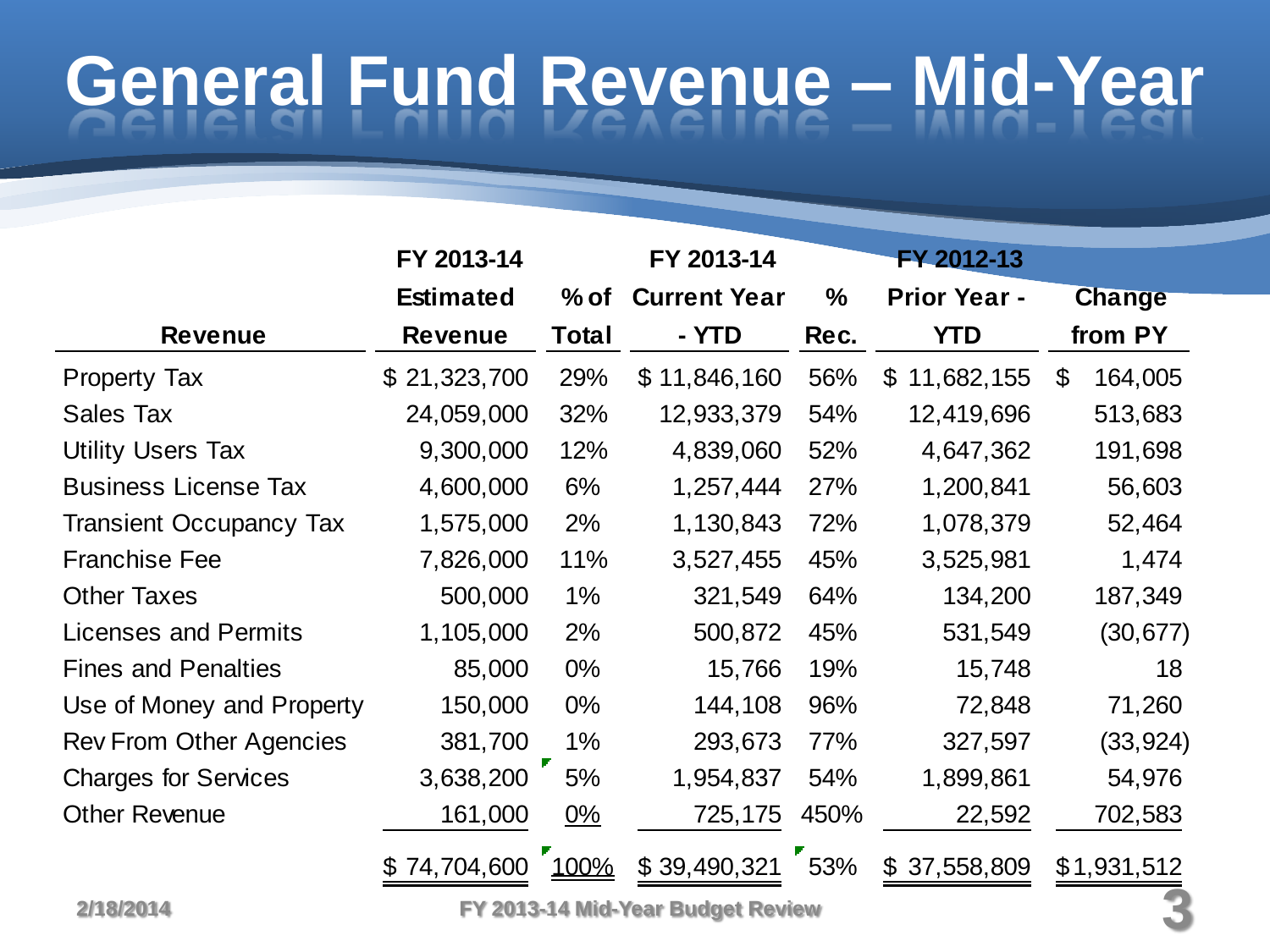#### **Sales Tax**



**2/18/2014 FY 2013-14 Mid-Year Budget Review 4**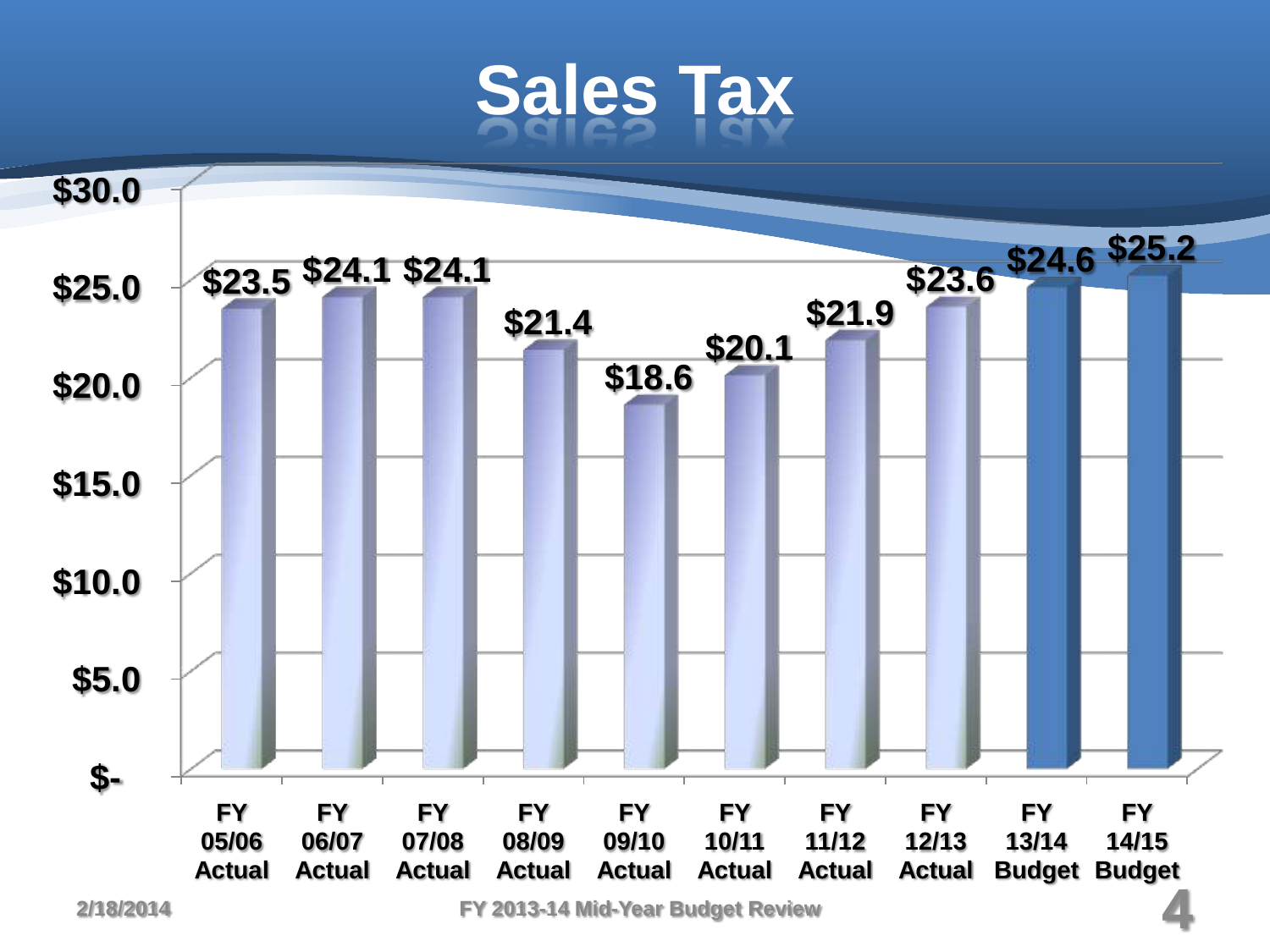# **Sales Tax – by Major Business Group**

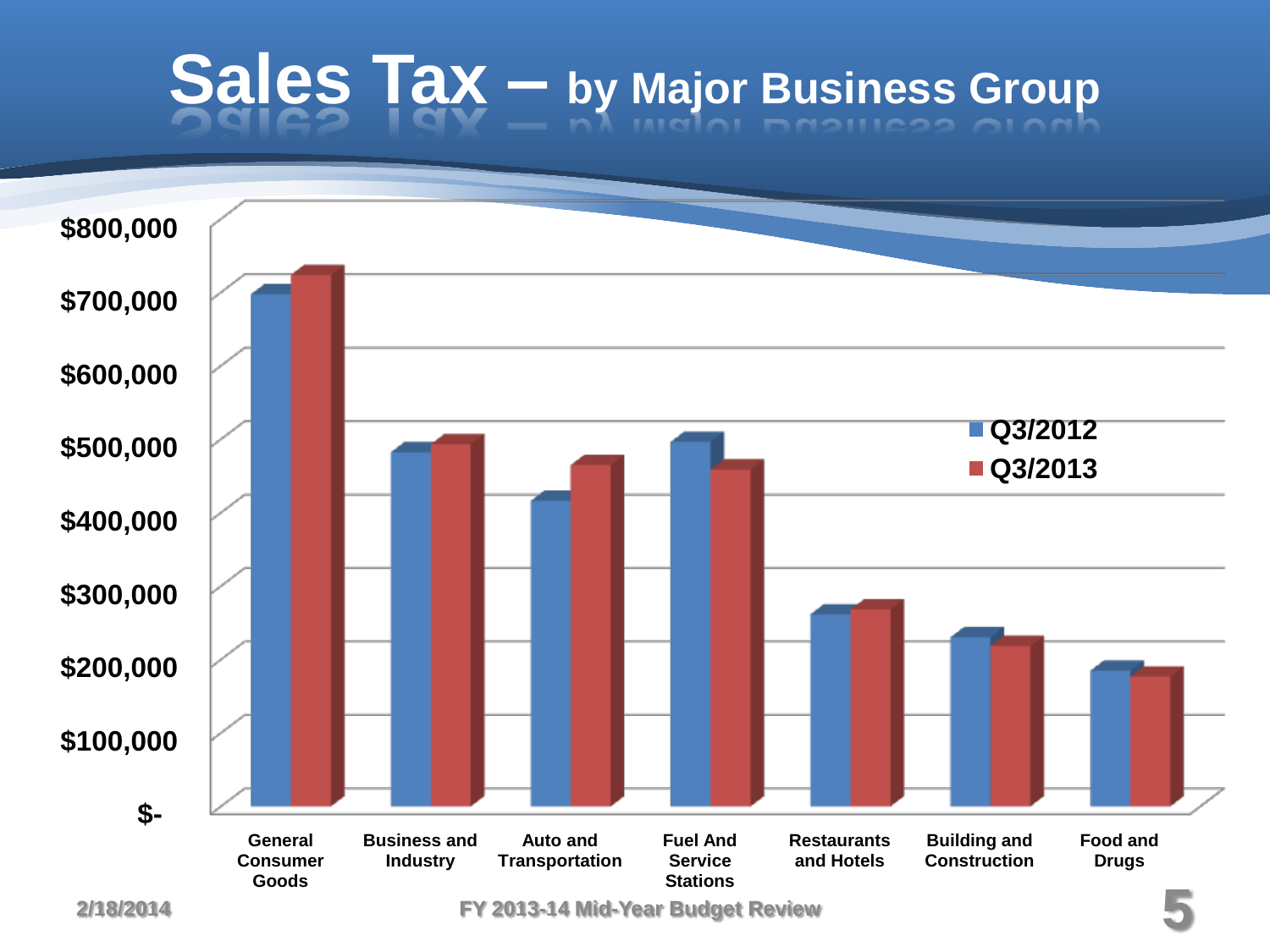#### **Property Assessed Values**

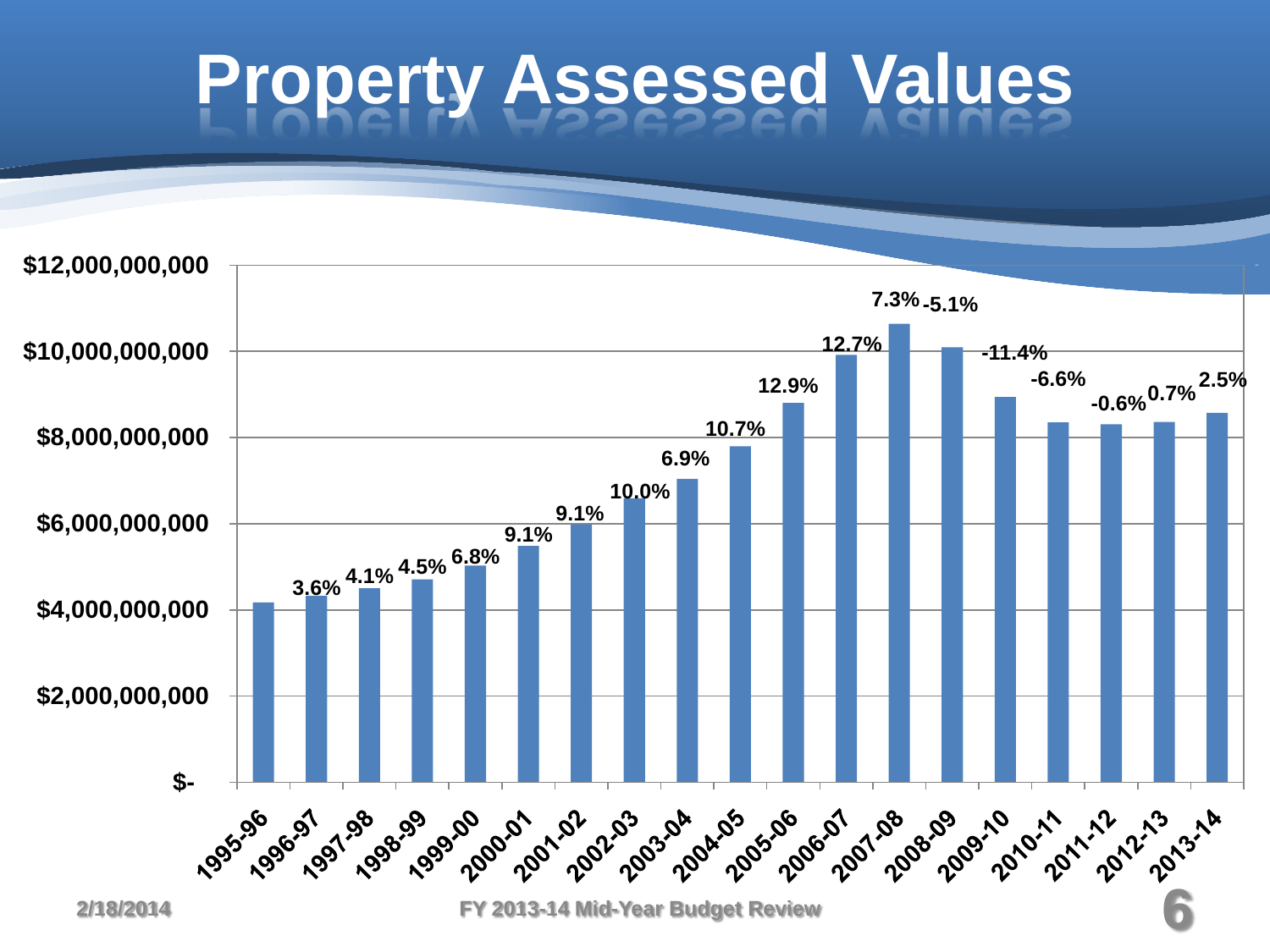## **General Fund - Department Budgets**

| <b>Department</b>         | FY 2013-14<br>Original<br><b>Budget</b> | FY 2013-14<br><b>Amended</b><br><b>Budget</b> | FY 2013-14<br><b>YTD Actual</b><br>as of<br>12/31/13 | FY 2013-14<br>Encumb.<br>as of<br>12/31/13 | FY 2013-14<br>Unecumb.<br>Bal.<br>12/31/13 | $\%$<br><b>Spent</b> |
|---------------------------|-----------------------------------------|-----------------------------------------------|------------------------------------------------------|--------------------------------------------|--------------------------------------------|----------------------|
| 10 - City Council         | 223,800                                 | 223,800                                       | 104,476                                              |                                            | 119,324                                    | 47%                  |
| 15 - Administration       | 1,533,600                               | 1,533,600                                     | 741,378                                              | 418                                        | 791,805                                    | 48%                  |
| 20 - Finance              | 3,294,600                               | 3,309,350                                     | 1,376,389                                            | 160,982                                    | 1,771,979                                  | 46%                  |
| 25 - City Attorney's      | 734,100                                 | 734,558                                       | 439,132                                              | 75                                         | 295,351                                    | 60%                  |
| 30 - Commun. & Econ. Dev. | 3,469,500                               | 3,526,647                                     | 1,561,251                                            | 13,422                                     | 1,951,973                                  | 45%                  |
| 35 - Non-Departmental     | 6,319,000                               | 6,401,746                                     | 2,237,776                                            | 637,289                                    | 3,526,681                                  | 44%                  |
| 40 - Police               | 33,030,400                              | 33,221,108                                    | 14,916,304                                           | 119,991                                    | 18, 184, 813                               | 45%                  |
| 45 - Fire                 | 16,454,500                              | 16,492,767                                    | 7,969,954                                            | 40,114                                     | 8,482,700                                  | 49%                  |
| 50 - Public Works         | 7,559,800                               | 7,647,685                                     | 3,471,851                                            | 300,222                                    | 3,875,612                                  | 49%                  |
| 60 - Library & Com. Serv. | 931,900                                 | 1,132,799                                     | 363,041                                              | 35,362                                     | 734,396                                    | 35%                  |
| <b>Grand Total</b>        | 73,551,200                              | 74,224,061                                    | 33, 181, 552                                         | 1,307,875                                  | 39,734,634                                 | 46%                  |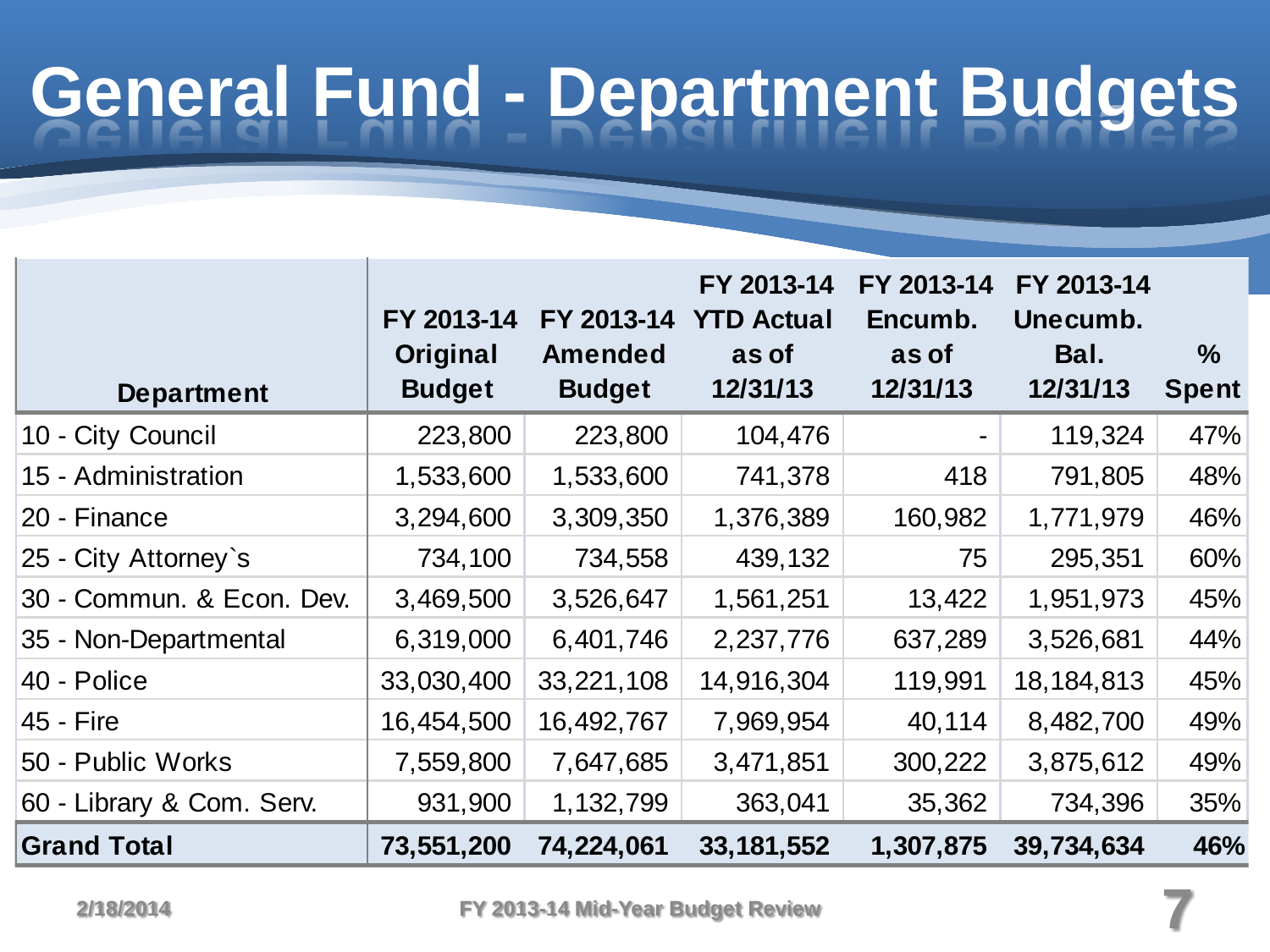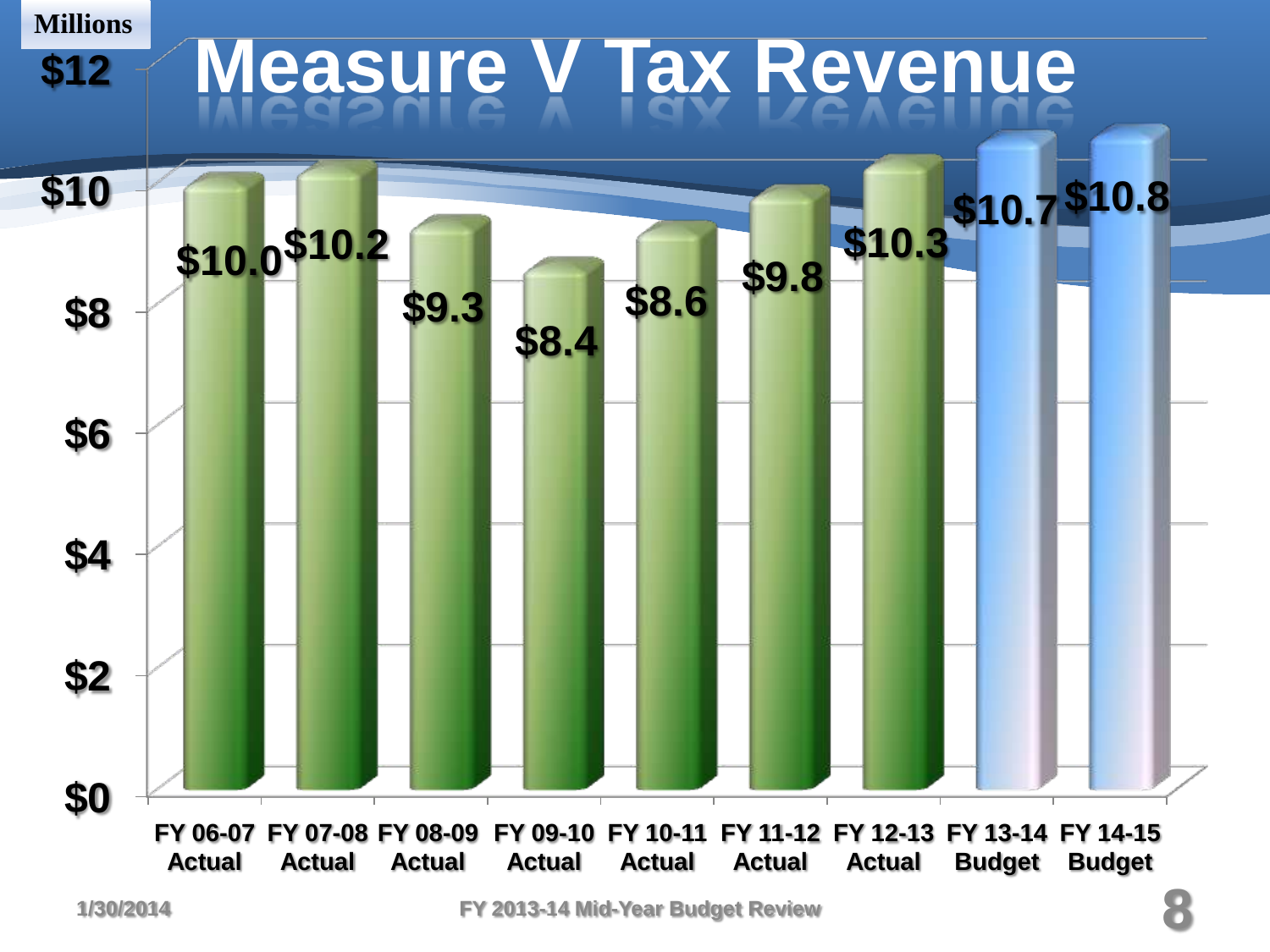### **Mid-Year Est. Revenue Adjustment**

| Sales Tax (10.00-51201)                                             | 398,300 |
|---------------------------------------------------------------------|---------|
| Sales Tax In-Lieu (10.00-51114)                                     | 132,700 |
| Secured Property Taxes (10.00-51101)                                | 160,000 |
| Vehicle License Fee In-Lieu (10.00-51112)                           | 120,000 |
| <b>Utility Users Tax (10.00-51202)</b>                              | 150,000 |
| Administrative Services Revenue (10.00-56102)                       | 100,000 |
| Other Revenue (10.00-56102)                                         | 587,000 |
| Property Transfer Tax (10.00-51204)                                 | 34,000  |
| Total General Fund Operating Revenue Budget Adjustments \$1,682,000 |         |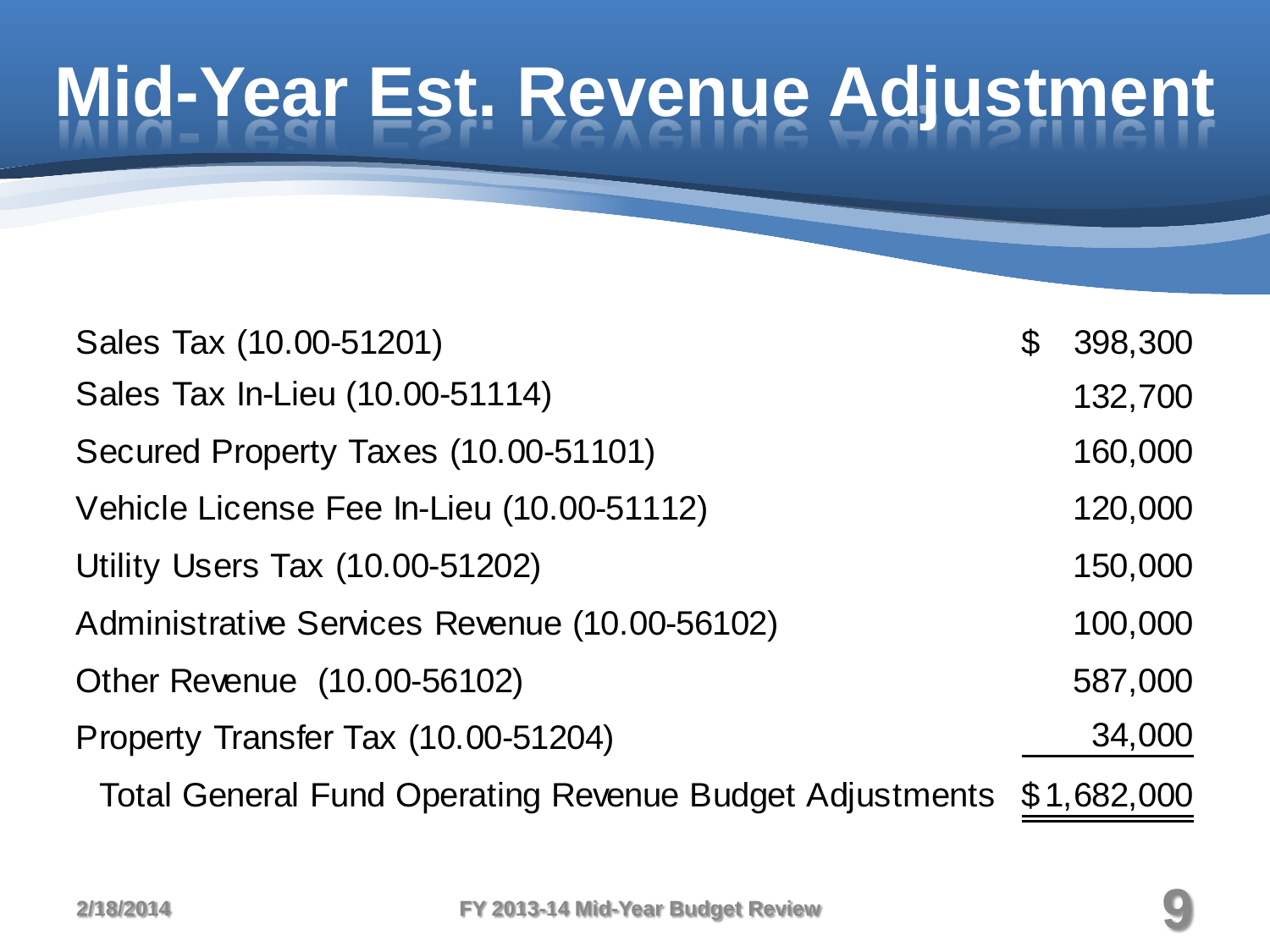#### **Mid-Year Budget Adjustments General Fund**

| Public Safety Initiatives (Safe, Livable Community)               | \$<br>304,500 |
|-------------------------------------------------------------------|---------------|
| Economic Development Initiatives (Econ. Diversity & Prosperity)   | 203,600       |
| Administrative Initiatives (Effective, Sustainable Government)    | 123,500       |
| Permit Center, Planning & Code Enforc. (Econ. Diversity & Prosp.) | 362,600       |
| Public Works Initiatives (Excellent Infrastructure)               | 36,200        |
| <b>Total General Fund Supplemental Appropriations</b>             | \$1,030,400   |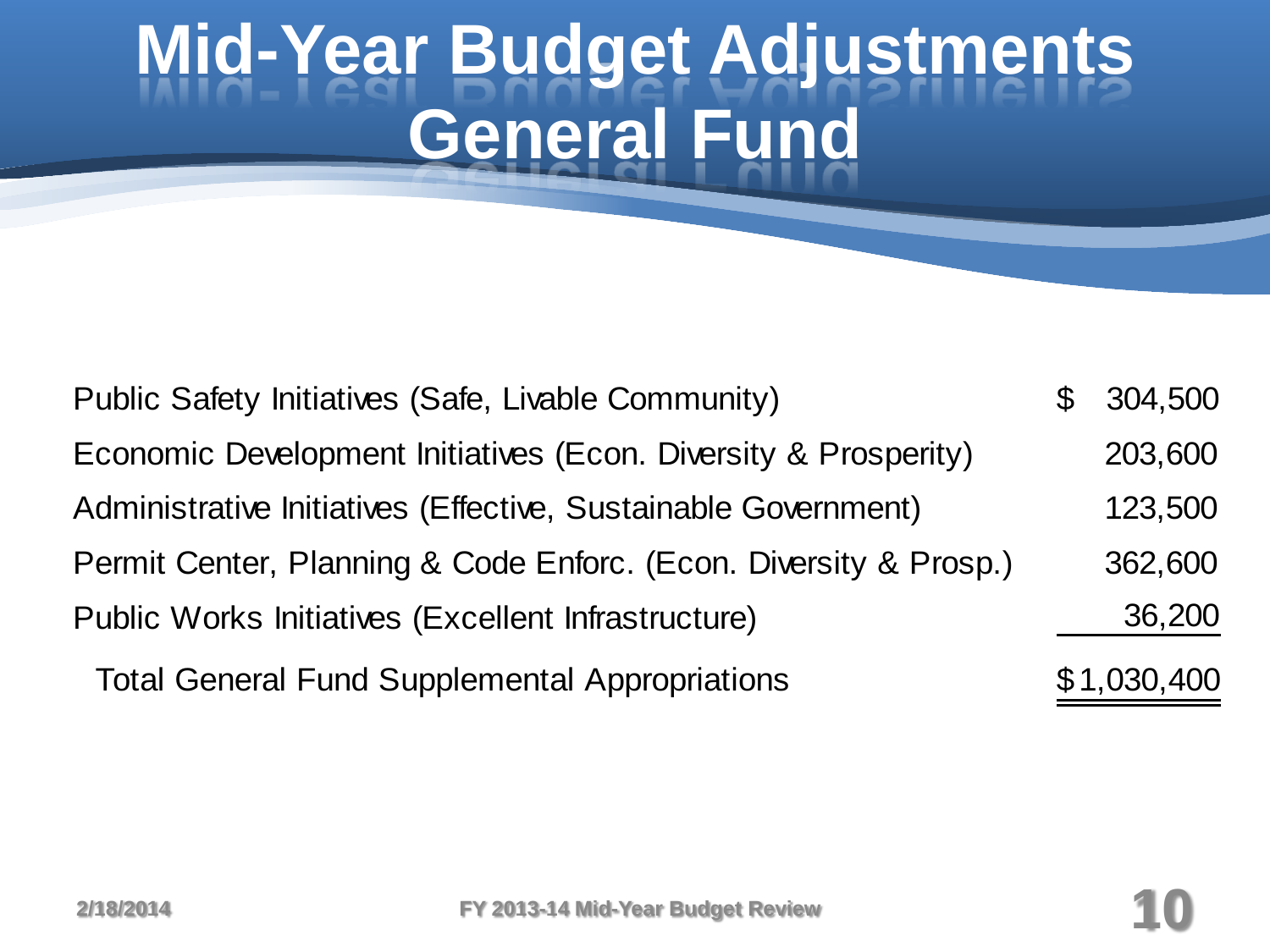# **Measure V Mid-Year Budget Adj.**

|    | <b>Project Title</b>                                      | Department          | Amount                |
|----|-----------------------------------------------------------|---------------------|-----------------------|
|    | Recreation Center Renovation and Upgrades                 | LCS-Rec.            | 90,000<br>$\mathbb S$ |
| 2. | Library Local History Upgrade                             | <b>LCS-Library</b>  | 12,900                |
| 3. | <b>Literacy Computers</b>                                 | <b>LCS-Library</b>  | 13,600                |
| 4. | Sherwood Recreation Complex repairs - Carpet Change Order | <b>Public Works</b> | 18,000                |
| 5. | Fire Mobil Data Computer Software Upgrade                 | Fire                | 7,500                 |
| 6. | <b>Fire Hydrants</b>                                      | Fire                | 30,000                |
| 7. | <b>Fire Station Maintenance</b>                           | <b>Fire</b>         | 13,000                |
| 8. | <b>Police Evidence Tracking Software</b>                  | Police              | 15,000                |
|    | <b>Toal</b>                                               |                     |                       |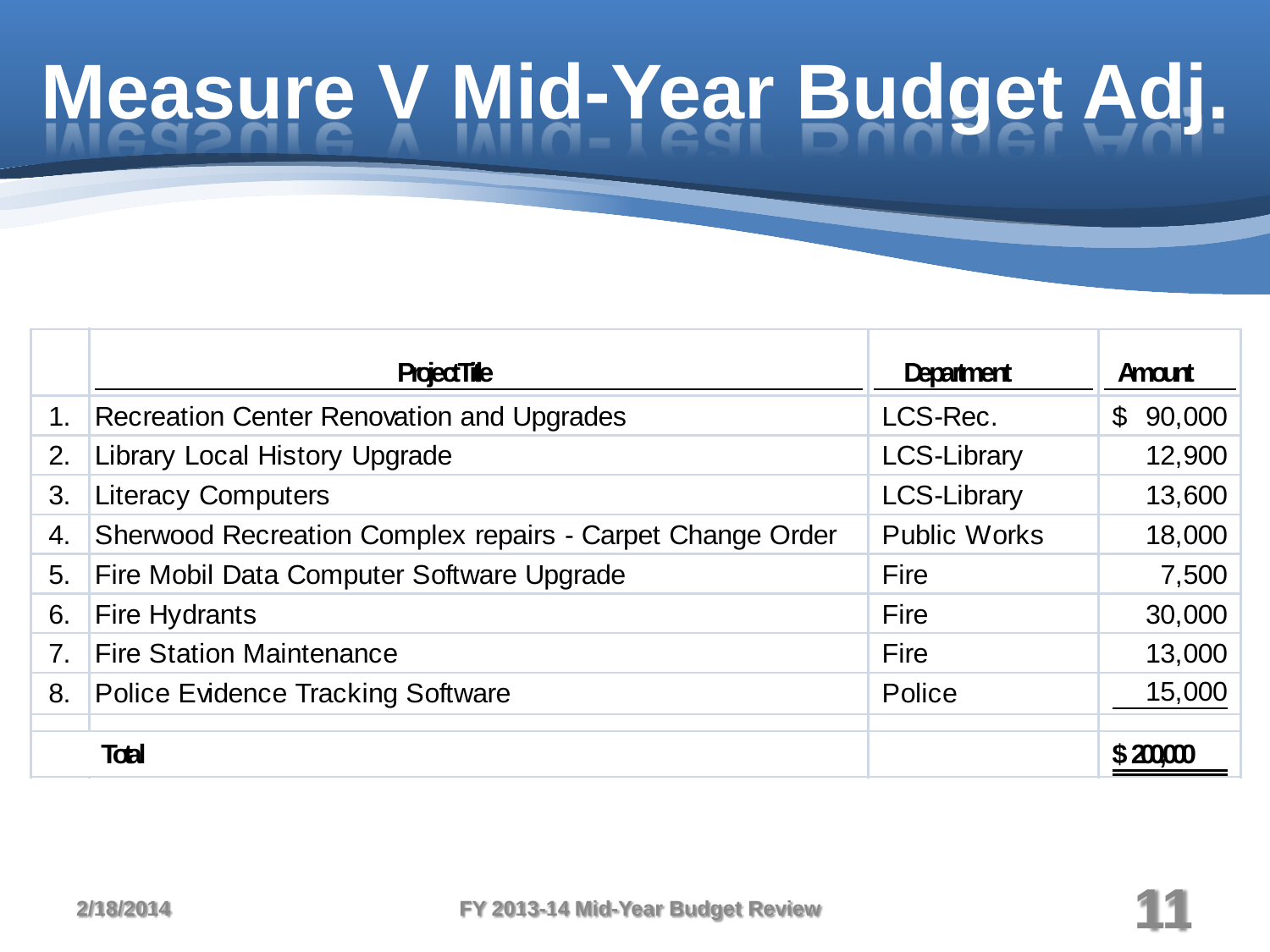#### **FY 2013-14 General Fund Reserves**

- Increase General Fund Reserve Policy  $-$  From 5% to 8%
- Increase reserve balance by \$550,000, (from \$3,677,600 to \$4,227,600, or 5.7% of the General Fund Operating budget.)